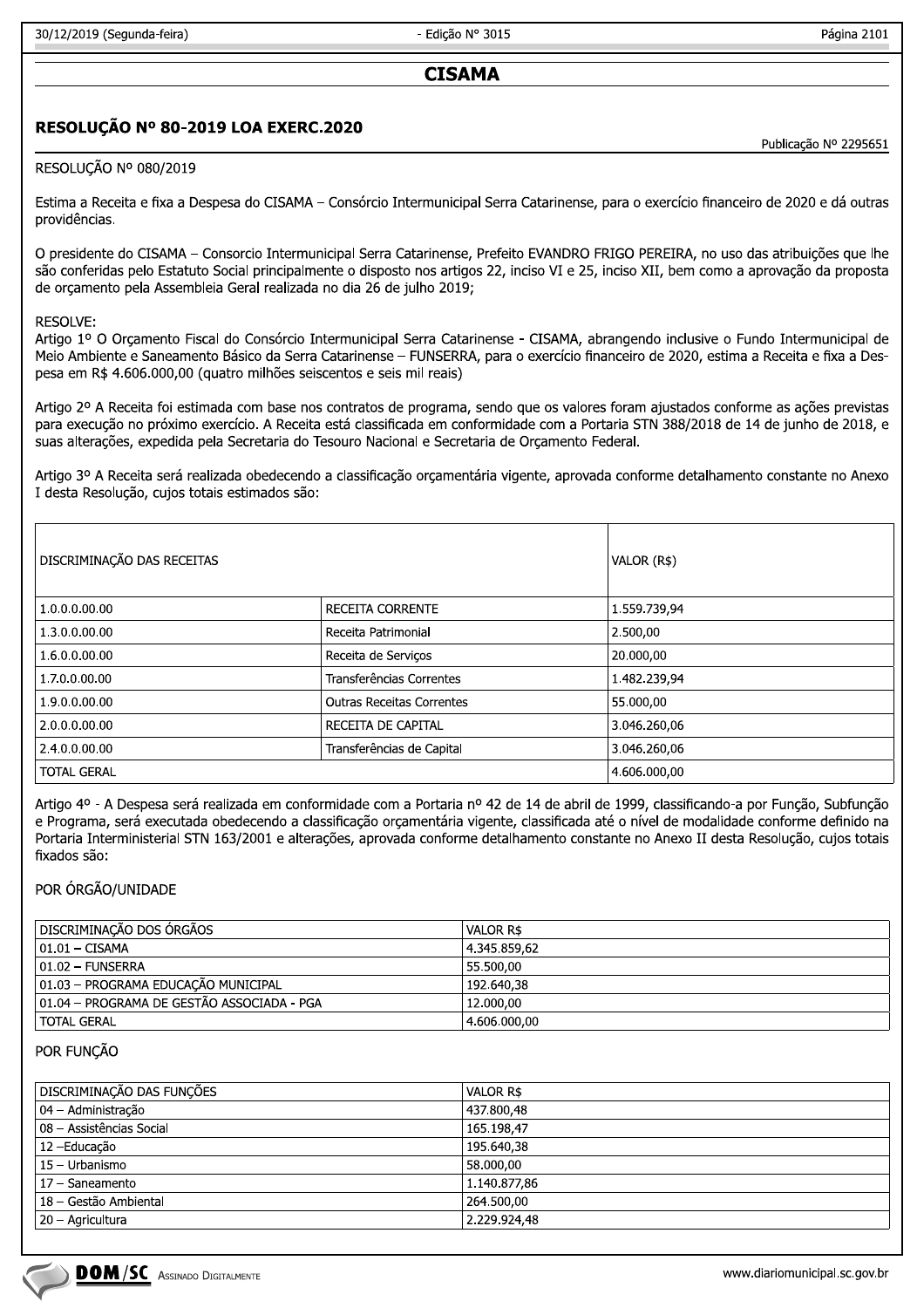| 30/12/2019 (Segunda-feira)<br>- Edicão N° 3015 |            | Página 2102 |
|------------------------------------------------|------------|-------------|
| 23 – Comércio e Serviços                       | 3.000.00   |             |
| 26 –Transporte                                 | 111.058,33 |             |
|                                                |            |             |

### CATEGORIA ECONÔMICA

| <b>DESPESAS CORRENTES</b>        | 1.547.739,94 |
|----------------------------------|--------------|
| Pessoal e Encargos Sociais       | 771.089,15   |
| <b>Outras Despesas Correntes</b> | 776.650,79   |
| DESPESAS DE CAPITAL              | 3.058.260.06 |
| Investimentos                    | 3.058.260,06 |
| <b>TOTAL GERAL</b>               | 4.606.000,00 |

Artigo 5º - O orçamento da despesa da administração direta poderá ser expandido até o limite da arrecadação.

Art. 6º - Fica o Presidente do Consórcio autorizado a remanejar dotações orçamentárias de uma Categoria Econômica/Grupo de Natureza de Despesa/Modalidade de Aplicação para outra, dentro de cada Unidade Orçamentária, Projeto, Atividade ou Operações Especiais, através de resolução.

Artigo 7º - O CISAMA fica autorizado a efetuar alterações neste orcamento, através de resolução, nos sequintes termos:

I - Abrir créditos adicionais suplementares, até o limite de 30% (setenta por cento) do orcamento da despesa, nos termos do artigo 7º da Lei 4.320/64; excluindo deste limite os créditos adicionais abertos por resolução específica;

II - Remanejar dotações da mesma categoria econômica e mesma fonte de recursos, livremente;

 $J$ OJAL GERAL  $\frac{4.606.000}{100}$ 

III - Abrir créditos adicionais à conta de recursos provenientes de convênios ou excesso de arrecadação ou superávit financeiro do exercício anterior, considerada ainda a tendência de excesso de arrecadação do exercício, livremente.

Artigo. 8º - Fica o Presidente do Consórcio autorizado a utilizar o Excesso de Arrecadação do exercício para suplementação de dotações orçamentárias insuficientes, através de Resolução.

Artigo. 9º - Fica o Presidente do Consórcio autorizado a utilizar o Superávit Financeiro do exercício anterior para suplementação de dotações orçamentárias insuficientes, através de Resolução.

Artigo 10 Os recursos oriundos de convênios não previstos no orcamento da Receita, ou o seu excesso, poderão ser utilizados como fontes de recursos para abertura de créditos adicionais suplementares de projetos, atividades ou operações especiais, através de Resolução.

Artigo 11 Fica o Presidente do CISAMA autorizado a celebrar Convênios/Acordos com os governos federal, estaduais e municipais para o Exercício de 2020.

Artigo 12 Esta Resolução engloba, para efeito de consolidação, a estrutura orçamentária do CISAMA e do FUNSERRA.

Artigo 13 As despesas por conta das dotações vinculadas a convênios e outras receitas extraordinária só serão executadas ou utilizadas se estiver assegurado o seu ingresso no fluxo de caixa.

Artigo 14 Durante o exercício de 2020 o CISAMA poderá realizar Operações de Crédito para financiamento de programas priorizados nesta Resolução, de acordo com os limites estabelecidos na capacidade de endividamento do Consórcio.

Artigo 15 Esta Resolução entra em vigor na data de sua publicação, produzindo seus efeitos a partir de 01 de janeiro de 2020.

Lages, 27 de dezembro de 2019. EVANDRO FRIGO PEREIRA Presidente CISAMA

CONSÓRCIO INTERMUNICIPAL SERRA CATARINENSE- CISAMA SANTA CATAINA Relação da Receitas Estimadas - EXERCÍCIO DE 2020 ANEXO - I - RECEITAS

| Código         | Rubricas                               | Descrição                                              | fonte      | Valor estimado                |
|----------------|----------------------------------------|--------------------------------------------------------|------------|-------------------------------|
| 1              | 1.3.2.1.00.1.1.01.01.00                | Remuneração de Dep. Outros Rec. Vinculados - Convênios | 00.02.0034 | 1.000,00                      |
| $\overline{2}$ | 1.3.2.1.00.1.1.01.02.00                | Remuneração de Dep. Outros Rec. Vinculados - Funserra  | 00.02.0003 | 500,00                        |
| 3              | 1.3.2.1.00.1.1.02.01.00                | Remuneração de Dep. de Rec. não Vinculados             | 00.02.0000 | 1.000,00                      |
| 4              | 1.6.9.0.99.1.1.01.00.00                | Serviços de Emissão de Rótulos Sabor Serrano           | 00.02.0004 | 20.000,00                     |
| 5              | 1.7.1.8.07.1.1.02.00.00                | Transf. p/Consórcios - União                           | 00.02.0034 | 4.000,00                      |
|                |                                        |                                                        |            |                               |
|                | DOM/SC<br><b>ASSINADO DIGITALMENTE</b> |                                                        |            | www.diariomunicipal.sc.gov.br |
|                |                                        |                                                        |            |                               |
|                |                                        |                                                        |            |                               |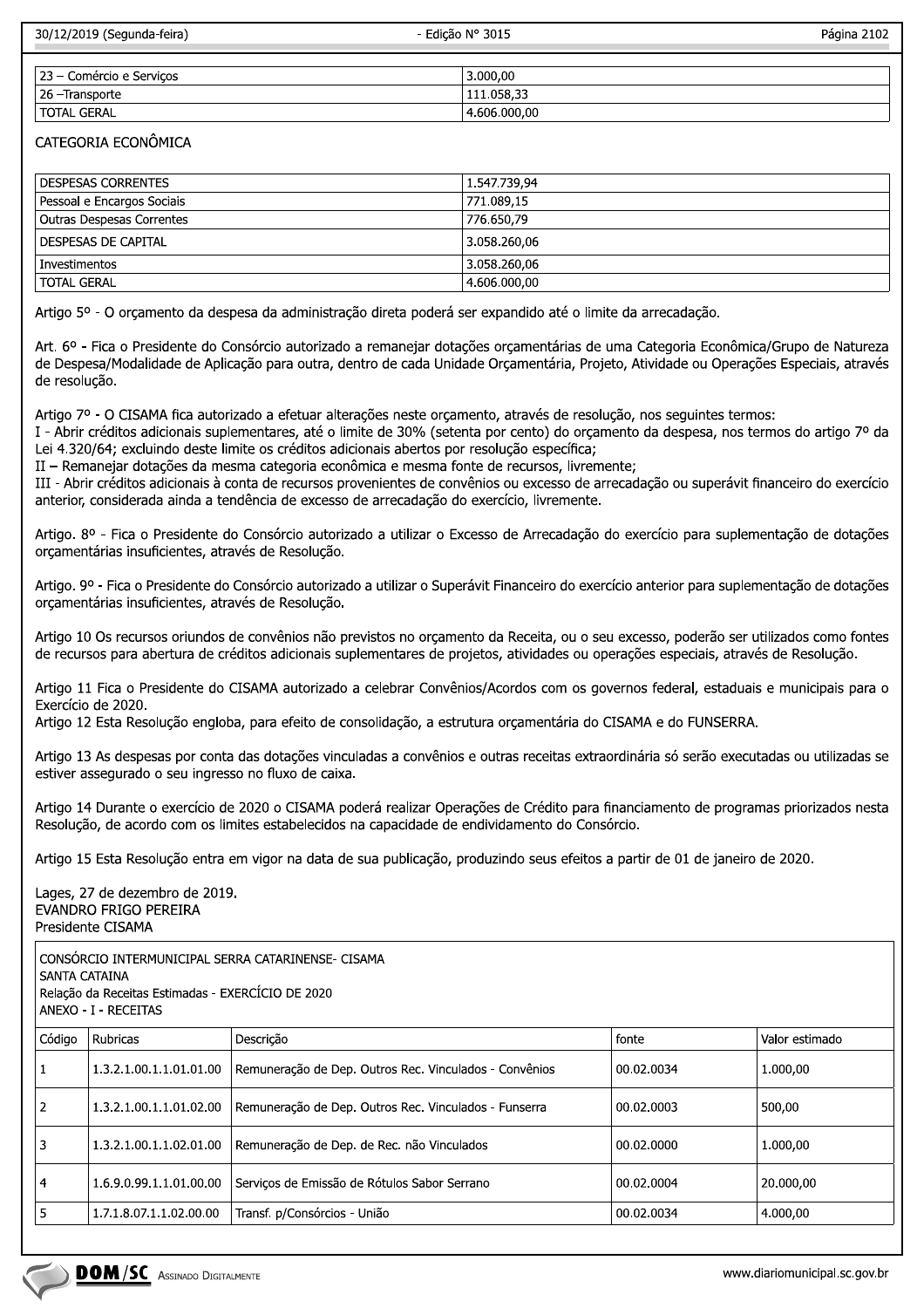30/12/2019 (Segu

Página 2103

| 6              | 1.7.2.8.04.1.1.01.00.00   | Transferências de Estados a Consórcios Públicos - Principal | 00.02.0064 | 1.000,00       |
|----------------|---------------------------|-------------------------------------------------------------|------------|----------------|
| $\overline{z}$ | 1.7.3.0.00.1.1.01.00.00   | Tranf.ARIS Ag. Reguladora. Saneamento                       | 00.02.0050 | 45.000,00      |
| 8              | 1.7.3.8.02.1.1.01.00.00   | ANITA GARIBALDI                                             | 00.02.0001 | 62.675,64      |
| 9              | 1.7.3.8.02.1.1.02.00.00   | <b>BOCAINA DO SUL</b>                                       | 00.02.0001 | 54.895,21      |
| 10             | 1.7.3.8.02.1.1.03.00.00   | BOM JARDIM DA SERRA                                         | 00.02.0001 | 54.895,21      |
| 11             | 1.7.3.8.02.1.1.04.00.00   | <b>BOM RETIRO</b>                                           | 00.02.0001 | 70.456,06      |
| 12             | 1.7.3.8.02.1.1.05.00.00   | CAMPO BELO DO SUL                                           | 00.02.0001 | 62.675,64      |
| 13             | 1.7.3.8.02.1.1.06.00.00   | CAPÃO ALTO                                                  | 00.02.0001 | 47.114,79      |
| 14             | 1.7.3.8.02.1.1.07.00.00   | <b>CERRO NEGRO</b>                                          | 00.02.0001 | 54.895,21      |
| 15             | 1.7.3.8.02.1.1.08.00.00   | <b>CORREIA PINTO</b>                                        | 00.02.0001 | 78.236,49      |
| 16             | 1.7.3.8.02.1.1.09.00.00   | LAGES                                                       | 00.02.0001 | 93.797,34      |
| 17             | 1.7.3.8.02.1.1.10.00.00   | OTACÍLIO COSTA                                              | 00.02.0001 | 86.016,91      |
|                |                           | PAINEL                                                      |            |                |
| 18             | 1.7.3.8.02.1.1.11.00.00   |                                                             | 00.02.0001 | 47.114,79      |
| 19             | 1.7.3.8.02.1.1.12.00.00   | PALMEIRA                                                    | 00.02.0001 | 47.114,79      |
| 20             | 1.7.3.8.02.1.1.13.00.00   | PONTE ALTA                                                  | 00.02.0001 | 54.895,21      |
| 21             | 1.7.3.8.02.1.1.14.00.00   | <b>RIO RUFINO</b>                                           | 00.02.0001 | 47.114,79      |
| 22             | 1.7.3.8.02.1.1.15.00.00   | SÃO JOAQUIM                                                 | 00.02.0001 | 93.797,34      |
| 23             | 1.7.3.8.02.1.1.16.00.00   | SÃO JOSÉ DO CERRITO                                         | 00.02.0001 | 62.675,64      |
| 24             | 1.7.3.8.02.1.1.17.00.00   | <b>URUBICI</b>                                              | 00.02.0001 | 70.456,06      |
| 25             | 1.7.3.8.02.1.1.18.00.00   | <b>URUPEMA</b>                                              | 00.02.0001 | 47.114,79      |
| 26             | 1.7.3.8.02.1.1.19.00.00   | <b>URUBICI - ABRIGO</b>                                     | 00.02.0002 | 109.298,02     |
| 27             | 1.7.3.8.02.1.1.30.00.00   | Controle Populacional de Cães e Gatos                       | 00.02.0000 | 175.000,00     |
| 28             | 1.7.3.8.02.1.1.31.00.00   | Programa de Gestão Associada - PGA                          | 00.02.0001 | 12.000,00      |
| 29             | 1.9.1.0.06.1.1.01.00.00   | Multas Administrativas por Danos Ambientais - Principal     | 00.02.0003 | 5.000,00       |
| 30             | 1.9.1.0.06.2.1.01.00.00   | Multas Judiciais por Danos Ambientais - Principal           | 00.02.0003 | 50.000,00      |
| 31             | 2.4.1.8.01.1.1.01.00.00   | Transf. a Consórcios Públicos - Usina Asfalto               | 00.02.0034 | 1.000,00       |
| 32             | 2.4.1.8.01.1.1.02.00.00   | Transf da União a Consórcio - Central Resíduos              | 00.02.0034 | 955.000,00     |
| 33             | 2.4.1.8.01.1.1.03.00.00   | Transf. a Consórcios Públicos - Min. Agricultura            | 00.02.0034 | 2.000.000,00   |
| 34             | 2.4.3.8.01.1.1.04.00.00   | São Joaquim - Central Resíduos                              | 00.02.0020 | 6.010,56       |
| 35             | 2.4.3.8.01.1.1.10.00.00   | Bom Jardim da Serra - Central Resíduos                      | 00.02.0020 | 5.000,00       |
| 36             | 2.4.3.8.01.1.1.11.00.00   | Trasnf a Consórcios - Contrapartida MDA                     | 00.02.0034 | 78.249,50      |
| 37             | 2.4.3.8.01.1.1.12.00.00   | Trasnf a Consórcios - Contrapartida Usina                   | 00.02.0020 | 1.000,00       |
|                | TOTAL DA RECEITA ESTIMADA |                                                             |            | 4.606.000,00   |
|                | <b>Fontes</b>             |                                                             |            | Valor          |
|                | 00.02.0001                | Contrato Rateio - Municípios                                |            | R\$ 943.301,54 |
|                | 00.02.0011                | Contrato Rateio - Educação                                  |            | R\$ 192.640,38 |
|                | 00.02.0004                | Próprio - Rótulos                                           |            | 20.000,00      |
|                | 00.02.0003                | <b>FUNSERRA</b>                                             |            | 55.000,00      |
|                | 00.02.0003                | Rendimento Aplicação - Funserra                             |            | 500,00         |
|                | 00.02.0002                | Rateio Abrigo                                               |            | 109.298,02     |
|                | 00.02.0020                | Contrapartida - Central Resíduos                            |            | 11.010,56      |
|                | 00.02.0034                | Convênio União - Central de Resíduos                        |            | 955.000,00     |
|                |                           | Convênios União - Educação - MAPA - Turismo                 |            |                |
|                | 00.02.0034                |                                                             |            | 2.004.000,00   |
|                | 00.02.0020                | Contrapartida - Convênio - Turismo                          |            | 1.000,00       |
|                | 00.02.0034                | Convênio União - Usina Asfalto                              |            | 1.000,00       |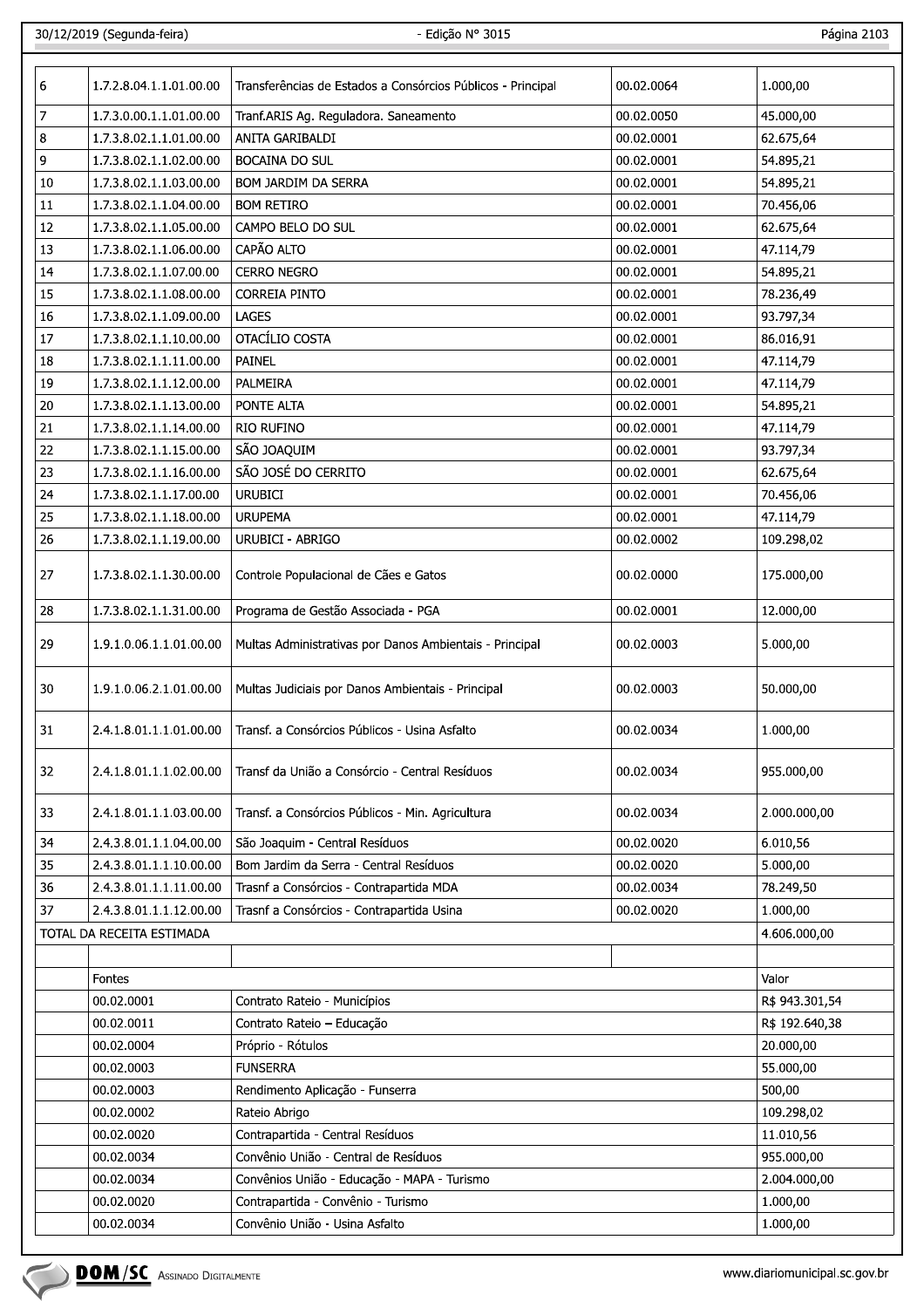Página 2104

|                      | 00.02.0020                                                                 | Contrapartida - Usina Asfalto                                                   |                                     |         |                            |              | 1.000,00              |  |
|----------------------|----------------------------------------------------------------------------|---------------------------------------------------------------------------------|-------------------------------------|---------|----------------------------|--------------|-----------------------|--|
|                      | 00.02.0020                                                                 | Contrapartida - MDA                                                             |                                     |         |                            |              |                       |  |
|                      | 00.02.0064                                                                 | Convênio Estado                                                                 |                                     |         |                            |              | 78.249,50<br>1.000,00 |  |
|                      | 00.02.0000                                                                 | Rendimentos - Próprios                                                          |                                     |         |                            |              |                       |  |
|                      | 00.02.0050                                                                 | Convênio - ARIS - Tratasan                                                      |                                     |         |                            |              | 45.000,00             |  |
|                      | 00.02.0000                                                                 | Prestação de Serviços                                                           |                                     |         |                            |              |                       |  |
|                      | 00.02.0001                                                                 |                                                                                 | Rateio PGA (Prog. Gestão Associada) |         |                            |              |                       |  |
|                      | TOTAL FONTE DE RECURSOS                                                    |                                                                                 |                                     |         |                            |              |                       |  |
|                      |                                                                            |                                                                                 |                                     |         |                            |              |                       |  |
|                      | LAGES (SC) 27 DE DEZEMBRO DE 2019                                          |                                                                                 |                                     |         |                            |              |                       |  |
|                      |                                                                            |                                                                                 |                                     |         |                            |              |                       |  |
|                      | EVANDRO FRIGO PEREIRA                                                      |                                                                                 |                                     |         | Pedro Jovane da Silva      |              |                       |  |
|                      | Presidente                                                                 |                                                                                 |                                     |         | Contador CRC/SC 025675/O-1 |              |                       |  |
|                      |                                                                            | CONSÓRCIO INTERMUNICIPAL SERRA CATARINENSE- CISAMA                              |                                     |         |                            |              |                       |  |
| <b>SANTA CATAINA</b> | Relação da Despesa Fixada - EXERCÍCIO DE 2020                              |                                                                                 |                                     |         |                            |              |                       |  |
|                      | ANEXO - II - DESPESAS                                                      |                                                                                 |                                     |         |                            |              |                       |  |
| Código Do-           |                                                                            |                                                                                 |                                     |         |                            |              |                       |  |
| tação                | Descrição elemento                                                         |                                                                                 | Educação                            | Pessoal | Valor Orçado               |              |                       |  |
| Entidade:            | 1 - CISAMA                                                                 |                                                                                 |                                     |         |                            | 4.606.000,00 |                       |  |
| Órgão:               | 01 - CISAMA                                                                |                                                                                 |                                     |         |                            | 4.606.000,00 |                       |  |
| Unidade:             | 01 - CISAMA                                                                |                                                                                 |                                     |         |                            | 4.345.859,62 |                       |  |
|                      |                                                                            |                                                                                 |                                     |         |                            |              |                       |  |
|                      | Proj./Ativ. 1.007 - Incentivo à Produção Rural                             |                                                                                 |                                     |         |                            | 2.079.249,50 |                       |  |
| 1                    | 3.3.90.00.00.00.00.00                                                      | Aplicações Diretas                                                              | Não                                 | Não     | 1.000,00                   |              |                       |  |
|                      | 00.02.0000<br>4.4.90.00.00.00.00.00                                        |                                                                                 |                                     |         |                            |              |                       |  |
| 2                    | 00.02.0034                                                                 | Aplicações Diretas                                                              | Não                                 | Não     | 2.000.000,00               |              |                       |  |
| 3                    | 4.4.90.00.00.00.00.00<br>00.02.0020                                        | Aplicações Diretas                                                              | Não                                 | Não     | 78.249,50                  |              |                       |  |
|                      |                                                                            |                                                                                 |                                     |         |                            |              |                       |  |
|                      | Proj./Ativ. 1.009 - Infraestrutura, Desenv. Econ. e Turismo                |                                                                                 |                                     |         |                            | 3.000,00     |                       |  |
| 4                    | 3.3.90.00.00.00.00.00                                                      | Aplicações Diretas                                                              | Não                                 | Não     | 1.000,00                   |              |                       |  |
|                      | 00.02.0000<br>3.3.90.00.00.00.00.00                                        |                                                                                 |                                     |         |                            |              |                       |  |
| 5                    | 00.02.0034                                                                 | Aplicações Diretas                                                              | Não                                 | Não     | 1.000,00                   |              |                       |  |
| 6                    | 4.4.90.00.00.00.00.00<br>00.02.0034                                        | Aplicações Diretas                                                              | Não                                 | Não     | 1.000,00                   |              |                       |  |
|                      |                                                                            |                                                                                 |                                     |         |                            |              |                       |  |
|                      | Proj./Ativ. 1.010 - Educação, Cultura, Esporte e Lazer                     |                                                                                 |                                     |         |                            | 3.000,00     |                       |  |
| 7                    | 3.3.90.00.00.00.00.00                                                      | Aplicações Diretas                                                              | Não                                 | Não     | 1.000,00                   |              |                       |  |
|                      | 00.02.0020<br>4.4.90.00.00.00.00.00                                        |                                                                                 |                                     |         |                            |              |                       |  |
| 8                    | 00.02.0064                                                                 | Aplicações Diretas                                                              | Não                                 | Não     | 1.000,00                   |              |                       |  |
| 9                    | 4.4.90.00.00.00.00.00                                                      | Aplicações Diretas                                                              | Não                                 | Não     | 1.000,00                   |              |                       |  |
|                      | 00.02.0034                                                                 |                                                                                 |                                     |         |                            |              |                       |  |
|                      |                                                                            | Proj./Ativ. 1.011 - Construção de Unidades de Recicláveis para Resíduos Sólidos |                                     |         |                            | 966.010,56   |                       |  |
|                      | 4.4.90.00.00.00.00.00                                                      |                                                                                 |                                     |         |                            |              |                       |  |
| 10                   | 00.02.0020                                                                 | Aplicações Diretas                                                              | Não                                 | Não     | 11.010,56                  |              |                       |  |
| 11                   | 4.4.90.00.00.00.00.00                                                      | Aplicações Diretas                                                              | Não                                 | Não     | 955.000,00                 |              |                       |  |
|                      | 00.02.0034                                                                 |                                                                                 |                                     |         |                            |              |                       |  |
|                      |                                                                            |                                                                                 |                                     |         |                            |              |                       |  |
|                      | Proj./Ativ. 1.012 - Aquisição de Usina de Asfalto<br>4.4.90.00.00.00.00.00 |                                                                                 |                                     |         |                            | 2.000,00     |                       |  |
| 12                   | 00.02.0020                                                                 | Aplicações Diretas                                                              | Não                                 | Não     | 1.000,00                   |              |                       |  |
|                      |                                                                            |                                                                                 |                                     |         |                            |              |                       |  |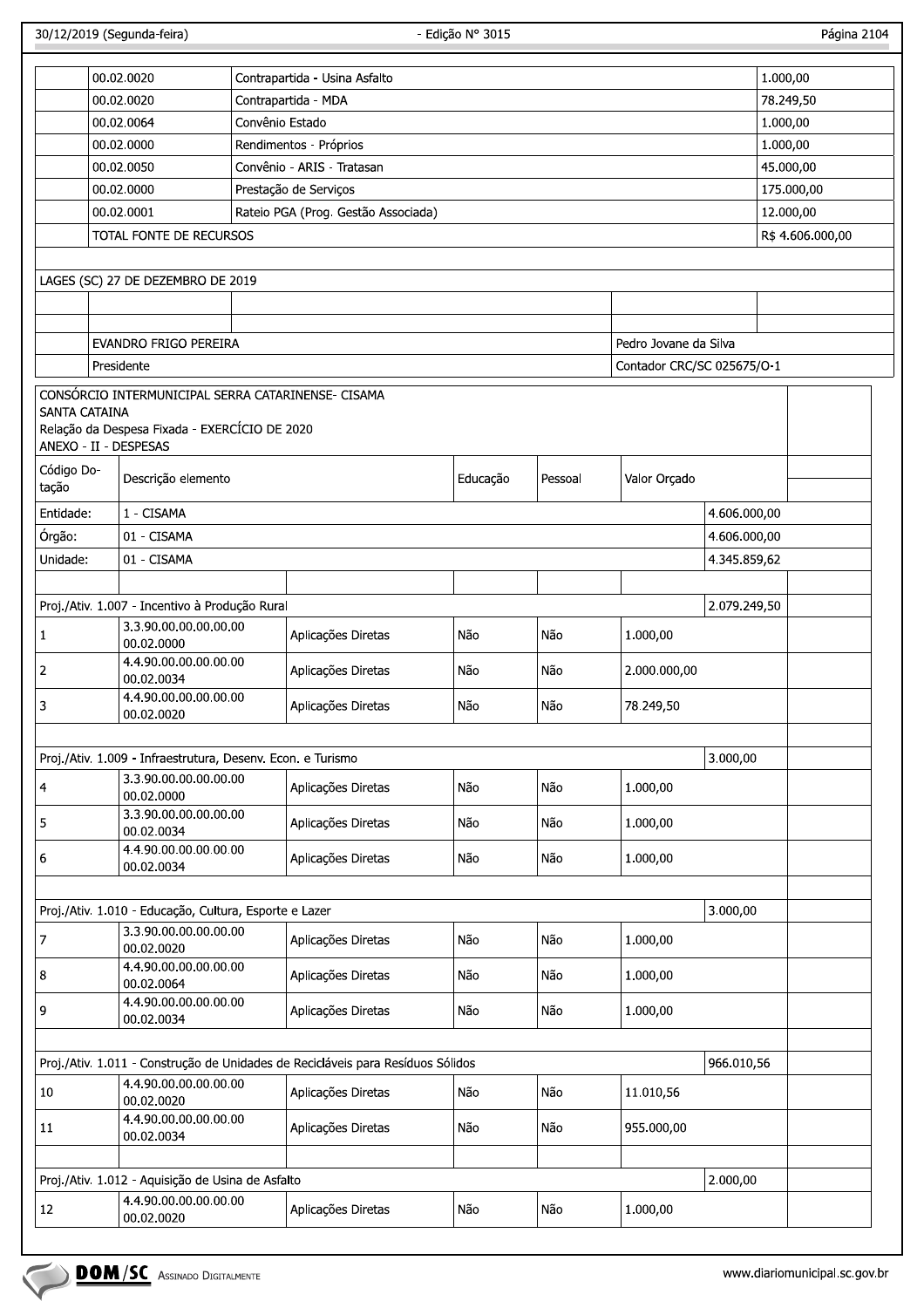| 13 | 4.4.90.00.00.00.00.00<br>00.02.0034                                                | Aplicações Diretas | Não | Não | 1.000,00   |            |  |
|----|------------------------------------------------------------------------------------|--------------------|-----|-----|------------|------------|--|
|    |                                                                                    |                    |     |     |            |            |  |
|    | Proj./Ativ. 1.013 - Diagnóstico SES Individuais - TRATASAN                         |                    |     |     |            | 45.000,00  |  |
| 14 | 3.3.90.00.00.00.00.00<br>00.02.0050                                                | Aplicações Diretas | Não | Não | 45.000,00  |            |  |
|    |                                                                                    |                    |     |     |            |            |  |
|    | Proj./Ativ. 2.001 - Apoio Administrativo                                           |                    |     |     |            | 418.401,15 |  |
| 15 | 3.1.90.00.00.00.00.00<br>00.02.0001                                                | Aplicações Diretas | Não | Sim | 325.871,89 |            |  |
| 16 | 3.3.90.00.00.00.00.00<br>00.02.0001                                                | Aplicações Diretas | Não | Não | 87.529,25  |            |  |
| 17 | 4.4.90.00.00.00.00.00<br>00.02.0001                                                | Aplicações Diretas | Não | Não | 5.000,00   |            |  |
|    | Proj./Ativ. 2.003 - Desenvolver Serra Catarinense                                  |                    |     |     |            | 150.674,98 |  |
|    | 3.1.90.00.00.00.00.00                                                              |                    |     |     |            |            |  |
| 18 | 00.02.0001<br>3.3.90.00.00.00.00.00                                                | Aplicações Diretas | Não | Sim | 95.685,67  |            |  |
| 19 | 00.02.0001<br>3.3.90.00.00.00.00.00                                                | Aplicações Diretas | Não | Não | 34.989,31  |            |  |
| 20 | 00.02.0004                                                                         | Aplicações Diretas | Não | Não | 20.000,00  |            |  |
|    |                                                                                    |                    |     |     |            |            |  |
| 21 | Proj./Ativ. 2.004 - Saneamento Ambiental/Resíduos Sólidos<br>3.1.90.00.00.00.00.00 | Aplicações Diretas | Não | Sim | 95.685,67  | 123.867,30 |  |
| 22 | 00.02.0001<br>3.3.90.00.00.00.00.00                                                | Aplicações Diretas | Não | Não | 28.181,63  |            |  |
|    | 00.02.0001                                                                         |                    |     |     |            |            |  |
|    | Proj./Ativ. 2.006 - Direitos Humanos e Assistência Social                          |                    |     |     |            |            |  |
|    | 3.1.90.00.00.00.00.00                                                              |                    |     |     |            | 55.900,45  |  |
| 23 | 00.02.0001<br>3.3.90.00.00.00.00.00                                                | Aplicações Diretas | Não | Sim | 47.842,84  |            |  |
| 24 | 00.02.0001                                                                         | Aplicações Diretas | Não | Não | 8.057,61   |            |  |
|    |                                                                                    |                    |     |     |            |            |  |
|    | Proj./Ativ. 2.009 - Saúde Fiscal                                                   |                    |     |     |            | 19.399,34  |  |
| 25 | 3.1.90.00.00.00.00.00<br>00.02.0001                                                | Aplicações Diretas | Não | Sim | 10.631,74  |            |  |
| 26 | 3.3.90.00.00.00.00.00<br>00.02.0001                                                | Aplicações Diretas | Não | Não | 8.767,60   |            |  |
|    |                                                                                    |                    |     |     |            |            |  |
|    | Proj./Ativ. 2.010 -Manutenção do Abrigo Institucional<br>3.3.90.00.00.00.00.00     |                    |     |     |            | 109.298,02 |  |
| 27 | 00.02.0002                                                                         | Aplicações Diretas | Não | Não | 109.298,02 |            |  |
|    | Proj./Ativ. 2.012 -Iluminação Pública                                              |                    |     |     |            | 55.000,00  |  |
| 28 | 3.3.90.00.00.00.00.00<br>00.02.0001                                                | Aplicações Diretas | Não | Não | 55.000,00  |            |  |
|    |                                                                                    |                    |     |     |            |            |  |
|    | Proj./Ativ. 2.013 - Controle Populacional de Cães e Gatos                          |                    |     |     |            | 209.000,00 |  |
| 29 | 3.3.90.00.00.00.00.00<br>00.02.0000                                                | Aplicações Diretas | Não | Não | 175.000,00 |            |  |
| 30 | 3.3.90.00.00.00.00.00<br>00.02.0001                                                | Aplicações Diretas | Não | Não | 34.000,00  |            |  |
|    |                                                                                    |                    |     |     |            |            |  |
|    | Proj./Ativ. 2.014 - Programa de Infraestrutura                                     |                    |     |     |            | 106.058,33 |  |
| 31 | 3.1.90.00.00.00.00.00<br>00.02.0001                                                | Aplicações Diretas | Não | Sim | 95.685,67  |            |  |
| 32 | 3.3.90.00.00.00.00.00<br>00.02.0001                                                | Aplicações Diretas | Não | Não | 10.372,66  |            |  |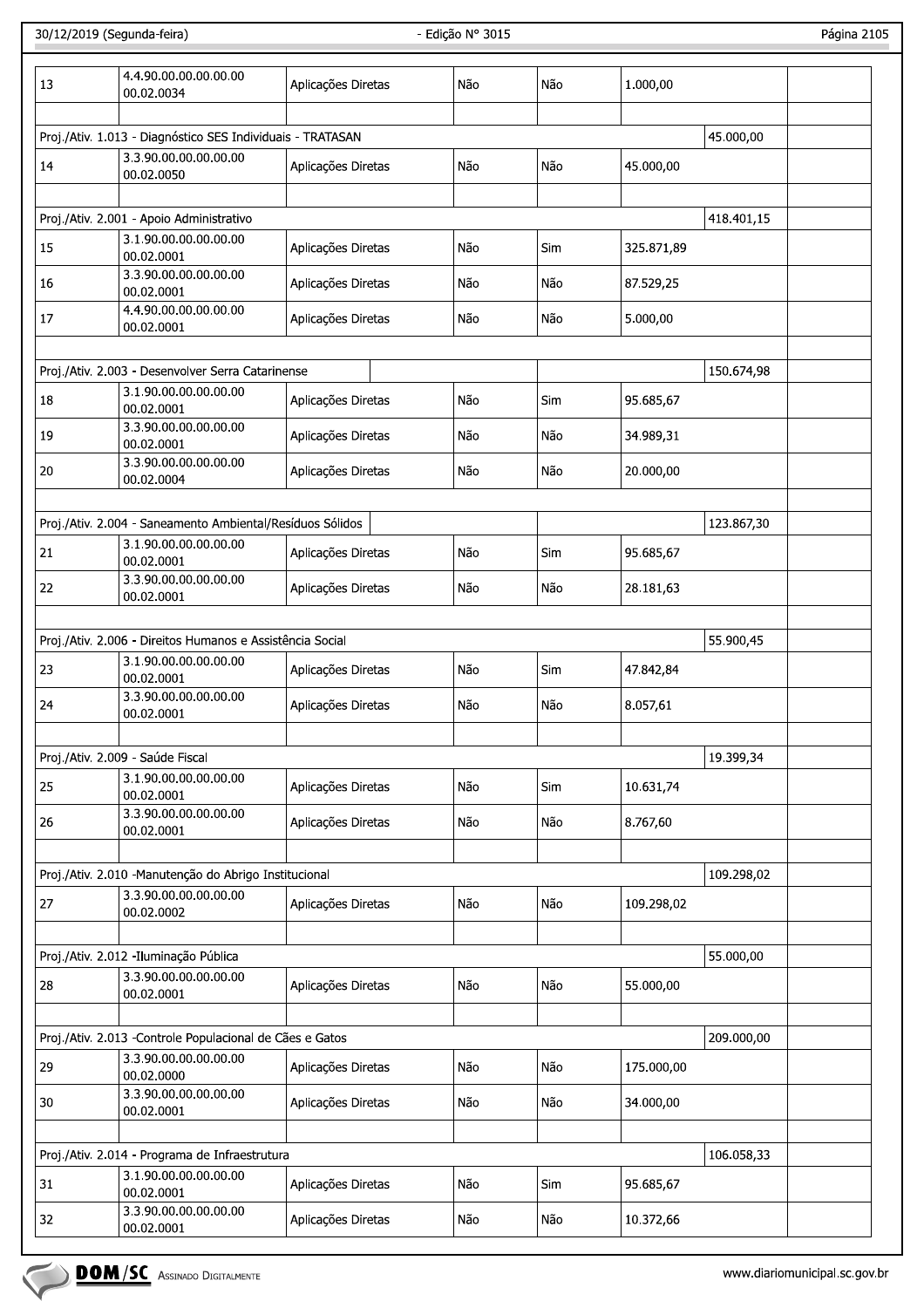Página 2106

| Unidade:     | 02 - FUNSERRA                                                                              |                                                                                           |                    |            |           | 55.500,00    |  |
|--------------|--------------------------------------------------------------------------------------------|-------------------------------------------------------------------------------------------|--------------------|------------|-----------|--------------|--|
|              | Proj./Ativ. 2.008 - Meio Ambiente (Funserra)                                               |                                                                                           |                    |            |           | 55.500,00    |  |
| 33           | 3.3.90.00.00.00.00.00<br>00.02.0003                                                        | Aplicações Diretas                                                                        | Não                | Não        | 55.500,00 |              |  |
| Unidade:     | 03 - PROGRAMA EDUCAÇÃO MUNICIPAL                                                           |                                                                                           |                    |            |           | 192.640,38   |  |
|              | Proj./Ativ. 2.011 - Programa Educação                                                      |                                                                                           |                    |            |           | 120.640,38   |  |
| 34           | 3.1.90.00.00.00.00.00                                                                      | Aplicações Diretas                                                                        | Não                | <b>Sim</b> | 95.685,67 |              |  |
|              | 00.02.0011<br>3.3.90.00.00.00.00.00                                                        |                                                                                           |                    |            |           |              |  |
| 35           | 00.02.0011                                                                                 | Aplicações Diretas                                                                        | Não                | Não        | 24.954,71 |              |  |
|              | Proj./Ativ. 2.015 -ADE - Arranjo Desenvolvimento da Educação                               |                                                                                           |                    |            |           | 72.000,00    |  |
|              | 3.3.90.00.00.00.00.00                                                                      |                                                                                           |                    |            |           |              |  |
| 36           | 00.02.0011                                                                                 | Aplicações Diretas                                                                        | Não                | Sim        | 72.000,00 |              |  |
| Unidade:     | 04- PROGRAMA GESTÃO ASSOCIADA - PGA                                                        |                                                                                           |                    |            |           | 12.000,00    |  |
|              |                                                                                            | Proj./Ativ. 2.016 - Programa Gestão Associada - Iluminação Pública - Grupo 01             |                    |            |           | 3.000,00     |  |
| 37           | 3.1.90.00.00.00.00.00<br>00.02.0001                                                        | Aplicações Diretas                                                                        | Não                | Sim        | 1.000,00  |              |  |
| 38           | 3.3.90.00.00.00.00.00<br>00.02.0001                                                        | Aplicações Diretas                                                                        | Não                | Não        | 1.000,00  |              |  |
| 39           | 4.4.90.00.00.00.00.00<br>00.02.0001                                                        | Aplicações Diretas                                                                        | Não                | Não        | 1.000,00  |              |  |
|              |                                                                                            |                                                                                           |                    |            |           |              |  |
|              | Proj./Ativ. 2.017 - Programa Gestão Associada - Resíduos da Saúde<br>3.1.90.00.00.00.00.00 |                                                                                           |                    |            |           | 3.000,00     |  |
| 40           | 00.02.0001<br>3.3.90.00.00.00.00.00                                                        | Aplicações Diretas                                                                        | Não                | <b>Sim</b> | 1.000,00  |              |  |
| 41           | 00.02.0001<br>4.4.90.00.00.00.00.00                                                        | Aplicações Diretas                                                                        | Não                | Não        | 1.000,00  |              |  |
| 42           | 00.02.0001                                                                                 | Aplicações Diretas                                                                        | Não                | Não        | 1.000,00  |              |  |
|              |                                                                                            | Proj./Ativ. 2.018 - Programa Gestão Associada - Recuperação de Estradas                   |                    |            |           | 3.000,00     |  |
| 43           | 3.1.90.00.00.00.00.00<br>00.02.0001                                                        | Aplicações Diretas                                                                        | Não                | Sim        | 1.000,00  |              |  |
| 44           | 3.3.90.00.00.00.00.00<br>00.02.0001                                                        | Aplicações Diretas                                                                        | Não                | Não        | 1.000,00  |              |  |
| 45           | 4.4.90.00.00.00.00.00<br>00.02.0001                                                        | Aplicações Diretas                                                                        | Não                | Não        | 1.000,00  |              |  |
|              |                                                                                            |                                                                                           |                    |            |           |              |  |
|              | 3.1.90.00.00.00.00.00                                                                      | Proj./Ativ. 2.019 -Programa Gestão Associada - Sistemas Abastecimento Comunitário de Água |                    |            |           | 3.000,00     |  |
| 46           | 00.02.0001                                                                                 | Aplicações Diretas                                                                        | Não                | Sim        | 1.000,00  |              |  |
| 47           | 3.3.90.00.00.00.00.00<br>00.02.0001                                                        | Aplicações Diretas                                                                        | Não                | Não        | 1.000,00  |              |  |
| 48           | 4.4.90.00.00.00.00.00<br>00.02.0001                                                        | Aplicações Diretas                                                                        | Não                | Não        | 1.000,00  |              |  |
| <b>TOTAL</b> |                                                                                            |                                                                                           |                    |            |           | 4.606.000,00 |  |
|              |                                                                                            |                                                                                           |                    |            |           |              |  |
| Fontes       |                                                                                            |                                                                                           | Valor              |            |           |              |  |
| 00.02.0001   | Contrato Rateio - Municípios                                                               |                                                                                           | $R\$<br>943.301,54 |            |           |              |  |
| 00.02.0011   | Contrato Rateio - Educação                                                                 |                                                                                           | R\$<br>192.640,38  |            |           |              |  |
| 00.02.0004   | Próprio - Rótulos                                                                          |                                                                                           | R\$ 20.000,00      |            |           |              |  |
| 00.02.0003   | <b>FUNSERRA</b>                                                                            |                                                                                           | R\$ 55.000,00      |            |           |              |  |